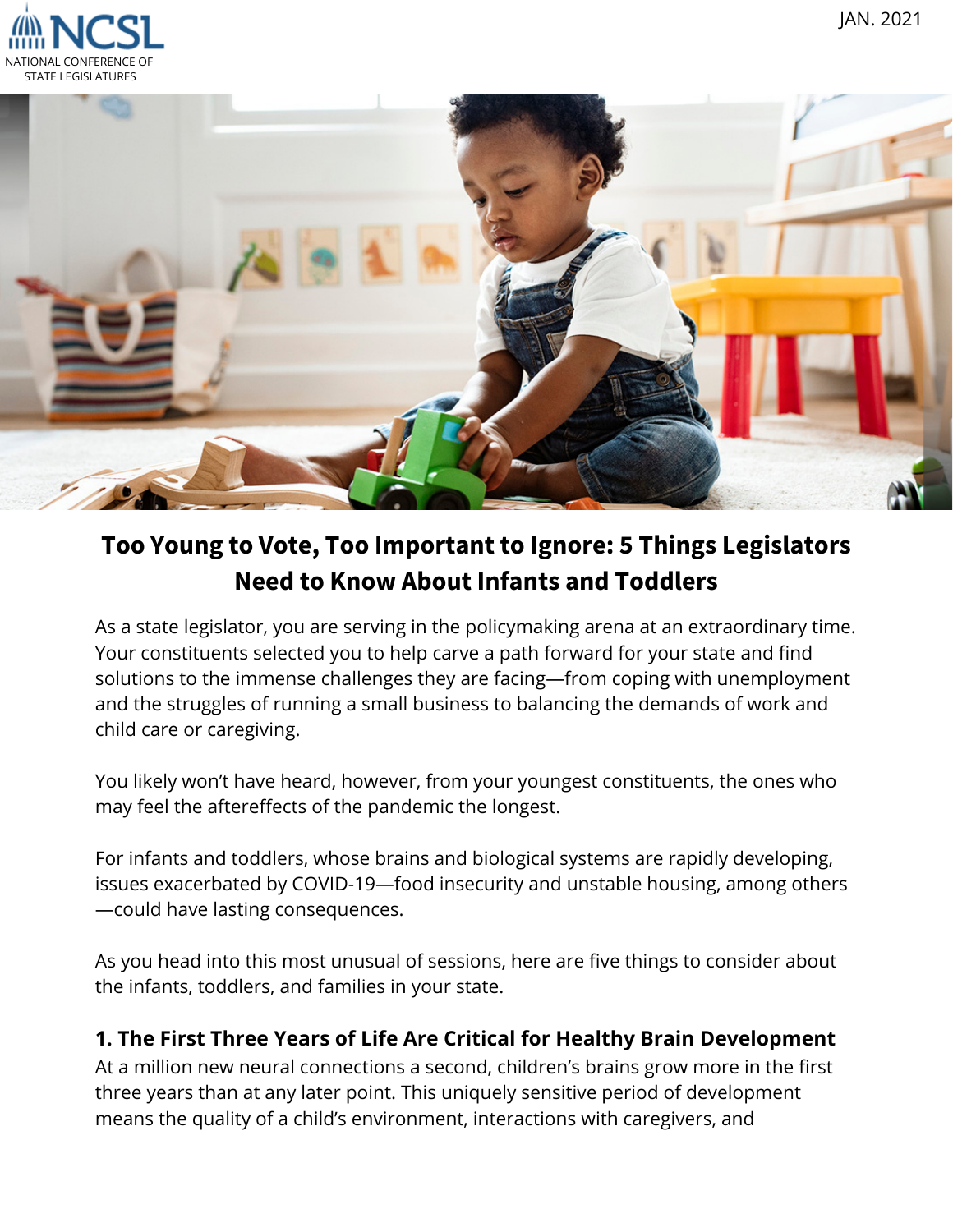experiences can [lay either a strong or a weak foundation](https://www.thencit.org/sites/default/files/2020-11/NCIT%20Brain%20Science%20Infograhic.pdf) for all the growing and learning that follow.

Warm and responsive relationships with caregivers support healthy development in infants and toddlers. Surveys of parents with young children conducted since March confirm that, due to the public health crisis, many are experiencing increased stress, [conflict with partners, anxiety, and depression, all of which can compromise their abi](https://medium.com/rapid-ec-project)lity to provide nurturing caregiving.

Absent a protective factor like another trusted adult, children may experience extended periods of stress that can "[get under the skin](https://developingchild.harvard.edu/resources/three-early-childhood-development-principles-improve-child-family-outcomes/)" and affect lifelong health, learning, and well-being.

## **2. Roughly 40% of Infants and Toddlers, or 2 in 5, Live in Low-Income Households**

Infants and toddlers are [overrepresented](https://stateofbabies.org/wp-content/uploads/2020/06/State-of-Babies-2020-Full-Yearbook-061820.pdf) among those living in poverty, which can slow brain development and learning. Research shows children in low-income households can [fall significantly behind](https://www.ncbi.nlm.nih.gov/pmc/articles/PMC3582035/) in language development.

Often in the early stages of their careers, parents of young children face the highest costs for care during a time in which they typically earn lower wages and have less access to financial resources. Public funding for programs and services for children age 3 and younger [lags significantly behind investments in older children](https://obamawhitehouse.archives.gov/sites/default/files/page/files/201612_issue_brief_cea_resources_needs_investing_in_children.pdf), forcing parents to bear the brunt of their young children's care and education during the particularly critical window of development in the first few years of life. Without access to highquality early learning opportunities, children from low-income households are at greater risk of falling behind their peers beginning before they enter kindergarten.

### **3. Disparities for Children of Color Start Before Birth**

Black mothers have a [pregnancy-related death rate](https://www.ncsl.org/Portals/1/Documents/Health/Infant-Maternal-Mortality_v05_web.pdf) that is three to four times higher than that of white mothers, and they are more likely to have one or more chronic health conditions. Black infants are more likely to be born preterm and with low birth weight and have twice the mortality rate of white and Hispanic infants.

Researchers attribute [racial disparities in birth outcomes](https://pn3policy.org/wp-content/uploads/2020/10/2020-GOAL-Healthy-and-Equitable-Births.pdf) to inequitable access to highquality health and prenatal care, disproportionate risks affiliated with poverty and economic hardship, discriminatory policies, bias from health care providers, and the stress and physical toll of racism.

Furthermore, people of color are [overrepresented in low-wage occupations](https://nwlc.org/wp-content/uploads/2016/01/FINAL-Set-Up-To-Fail-When-Low-Wage-Work-Jeopardizes-Parents%E2%80%99-and-Children%E2%80%99s-Success.pdf), which impacts their ability to access caregiving supports like paid family leave and high-quality child care. Parents of color are also two to three times more likely than their white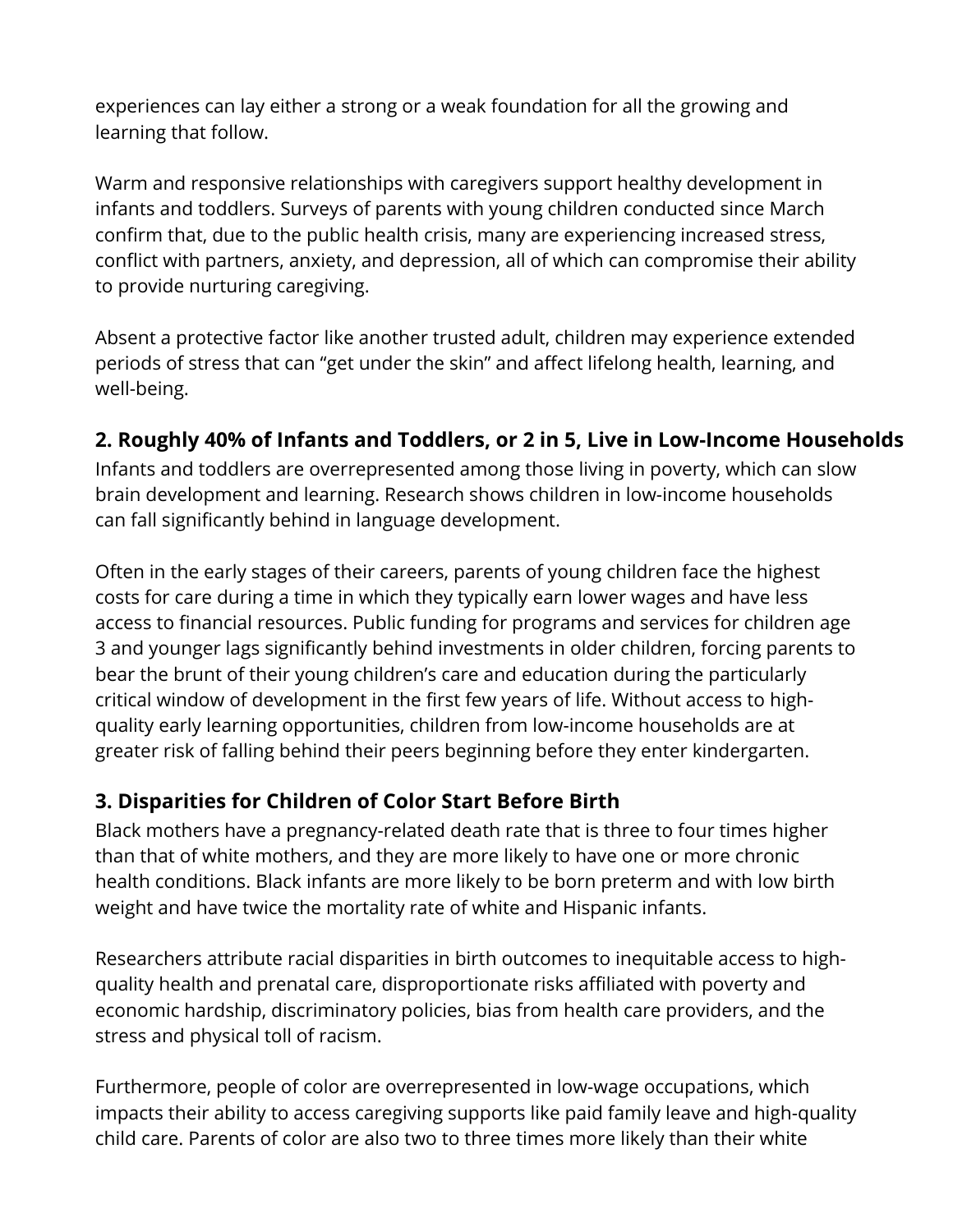counterparts to report lacking [someone to turn to if they need help,](https://pn3policy.org/wp-content/uploads/2020/10/2020-GOAL-Parental-Health-and-Emotional-Wellbeing.pdf) potentially jeopardizing their emotional well-being and ability to provide nurturing care.

# **4. Care for Infants and Toddlers Is Unaffordable for Parents and Providers Alike**

Young children who attend high-quality care benefit from being developmentally supported and put on a path to school readiness, yet millions of children do not have [this opportunity. Child care is often more expensive than housing or in-state college](https://cdn2.hubspot.net/hubfs/3957809/2019%20Price%20of%20Care%20State%20Sheets/Final-TheUSandtheHighPriceofChildCare-AnExaminationofaBrokenSystem.pdf?utm_referrer=https%3A%2F%2Fwww.childcareaware.org%2F) tuition, putting it financially out of reach for many families. And while there is a general shortage of child care across the country ([made much worse by COVID-19](https://www.ncsl.org/research/education/child-care-a-necessity-for-rebuilding-the-economy-magazine2020.aspx?utm_source=National+Conference+of+State+Legislatures&utm_campaign=60daedaa3e-NCSL_State_Legislatures_Magazine_December_2&utm_medium=email&utm_term=0_1716623089-60daedaa3e-377770108)), infant and toddler care is by far the [least available](https://www.americanprogress.org/issues/early-childhood/reports/2018/10/31/460128/understanding-infant-toddler-child-care-deserts/) and most expensive. [Only 4%](https://stateofbabies.org/impact-area/learning/) of low-income families with infants and toddlers receive financial assistance through federal funding to help them pay for care.

On the supply side of the equation, early childhood educators earn an average of \$11 an hour and must stretch parents' payments to cover payroll and other business costs. Caregivers for infants and toddlers earn the lowest wages and have the highest [turnover. Though research shows educating groups of young children, including](https://cscce.berkeley.edu/files/2018/08/2018-Index-Infographic.jpg) infants and toddlers, requires specific knowledge and skills, early childhood educators earn about half what kindergarten teachers make and have poverty rates four to 14 times that of K-12 teachers. This financial strain can negatively affect early educators' mental health as well as their interactions with children—the linchpin of early learning.

## **5. Targeted Policies and Programs Can Make a Lasting Difference**

Many [policies](https://www.ncsl.org/research/human-services/2019-prenatal-to-three-legislative-action-report.aspx) and programs strengthen outcomes for infants, toddlers and their families. [Paid family leave](https://www.ncsl.org/research/labor-and-employment/time-off-to-care.aspx) policies and [earned income tax credits](https://www.ncsl.org/research/labor-and-employment/earned-income-tax-credits-for-working-families.aspx) are linked to improved health outcomes for moms and infants and to greater family economic security. Voluntary [home visiting](https://www.ncsl.org/research/human-services/home-visiting-improving-outcomes-for-children635399078.aspx) programs support pregnant mothers and new parents and are shown to lower incidences of child abuse, neglect, preterm births and low birthweights, as well as improve school readiness for children and increase high school graduation rates for teen mothers.

Moreover, investments in early childhood programs can produce high rates of return [some studies show up to 13%](https://heckmanequation.org/resource/lifecycle-benefits-influential-early-childhood-program/)—and can prepare children for success later in life in almost every way: better long-term health, lower incarceration rates, improved high school graduation rates and greater workforce productivity.

The COVID-19 pandemic has magnified preexisting issues for young children and those who care for them. These issues could have long-term effects that can be more easily, more successfully and more cost effectively addressed by fostering healthy development early in life rather than relying on remedial programs to address later-life